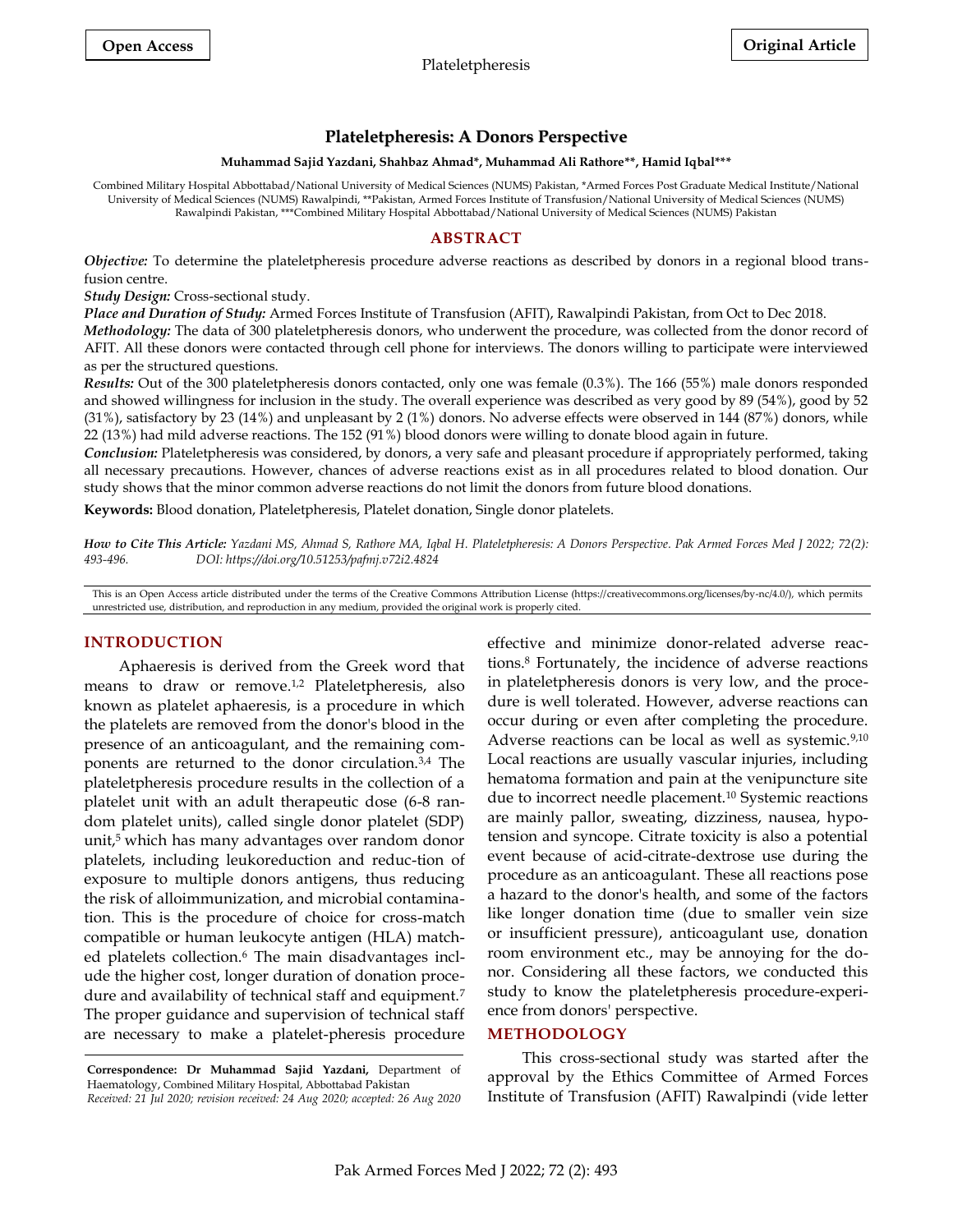no 106/Adm of 2 Sep 2018). The study was carried out from October to December 2018. The sampling size was calculated by using a WHO calculator.<sup>11</sup> The data from 300 plateletpheresis procedures was collected by consecutive non-probability sampling technique.

**Inclusion Criteria:** All the donors of either gender who responded and showed a willingness were included in the study.

**Exclusion Criteria:** Donors who did not respond or were unwilling were excluded from the study.

All the plateletpheresis procedures were performed by the trained laboratory and nursing technicians under the supervision of transfusion specialists. Fresenius Kabi®, <sup>16</sup> gauge double needle cell separator was used for all procedures. The specific disposable plateletpheresis kits were used to collect the standard volume of platelets for all donors. The donors fulfilling the selection criteria were typed for their blood group and screened for Hepatitis B (HBs Ag), Hepatitis C (anti-HCV Ab), HIV (anti HIVI/II, p24) and syphilis (anti treponema pallidum Ab). Donors found negative for these infections by Chemilum-inescence microparticle immunoassay (CMIA) method underwent the plateletpheresis procedure.

Donors were made comfortable on the donation couch, and the procedure details were explained before the start of phlebotomy. After completing the procedure, the donors were guided to stay on the couch for 10 min, served refreshments and allowed to leave after securing the venipuncture site. After their consent for inclusion in the study, these platelet-pheresis donors were interviewed by telephone, and responses were noted as per the questionnaire. The donors were stratified as per their ages into three groups. Group-1 included donors' age 18 to 30 years, group-2 between 31-45 years and group-3 from 46-65 years. The adverse reactions were classified as mild, moderate and severe based on the presenting complaints of the donor. Mild reactions did not warrant any medical intervention and included syncope, malaise, dizziness, sweating, paresthesia and headache. Moderate reactions included vomiting, hypotension and arrhythmia, which required immediate medical assistance but no hospital admission. At the same time, severe reactions required immediate interventions to save the life and needed hospital admission, including hyperventilation, tetany, apnea, loss of consciousness and convulsions.

The results were analyzed by Microsoft Excel 2010. The frequencies and percentages of adverse reactions were calculated for the overall study population and individual adverse reactions in the age groups.

# **RESULTS**

All the three hundred (300) plateletpheresis donors (including the only female) were contacted on the provided cell phone numbers. Out of these, 166 (55.3%) responded and gave consent to participate in the study. After explaining the study and its purpose, they were interviewed as per the questionnaire. All the donors who took part in the study were males. 104 (63%) donors belonged to group-1, 60 (36%) in group-2 and group-3 had only 2 (1%) donors.



**Figure-1: Frequency of plateletpheresis related adverse reactions (n=166).**

The adverse reactions were experienced by only 22 (13%) donors (Figure-1). The duration of the plateletpheresis procedure in different age groups was shown in Figure-2, with no statistically significant difference among these groups. The type of adverse reactions and their age-wise distribution was shown in Figure-3, with no adverse reaction in the 45 to 65 years age group. The overall experience of plateletpheresis donation was described, subjectively, as very good by 89 (54%) donors, good by 52 (31%) donors, satisfactory by 23 (14%) and unpleasant by 2 (1%) donors (Figure-4). The 152 (91%) blood donors were willing to donate blood in future, while 14 (9%) showed their unwillingness for future blood donation based on plateletpheresis experience.

# **DISCUSSION**

In contrast to the common belief in our part of the world, the plateletpheresis is considered, by donors, a very safe and pleasant procedure if appropriately performed, taking all necessary precautions. Chances of adverse reactions do exist, as in all blood donation procedures. Our study showed that the adverse reactions, which were primarily mild, do not limit the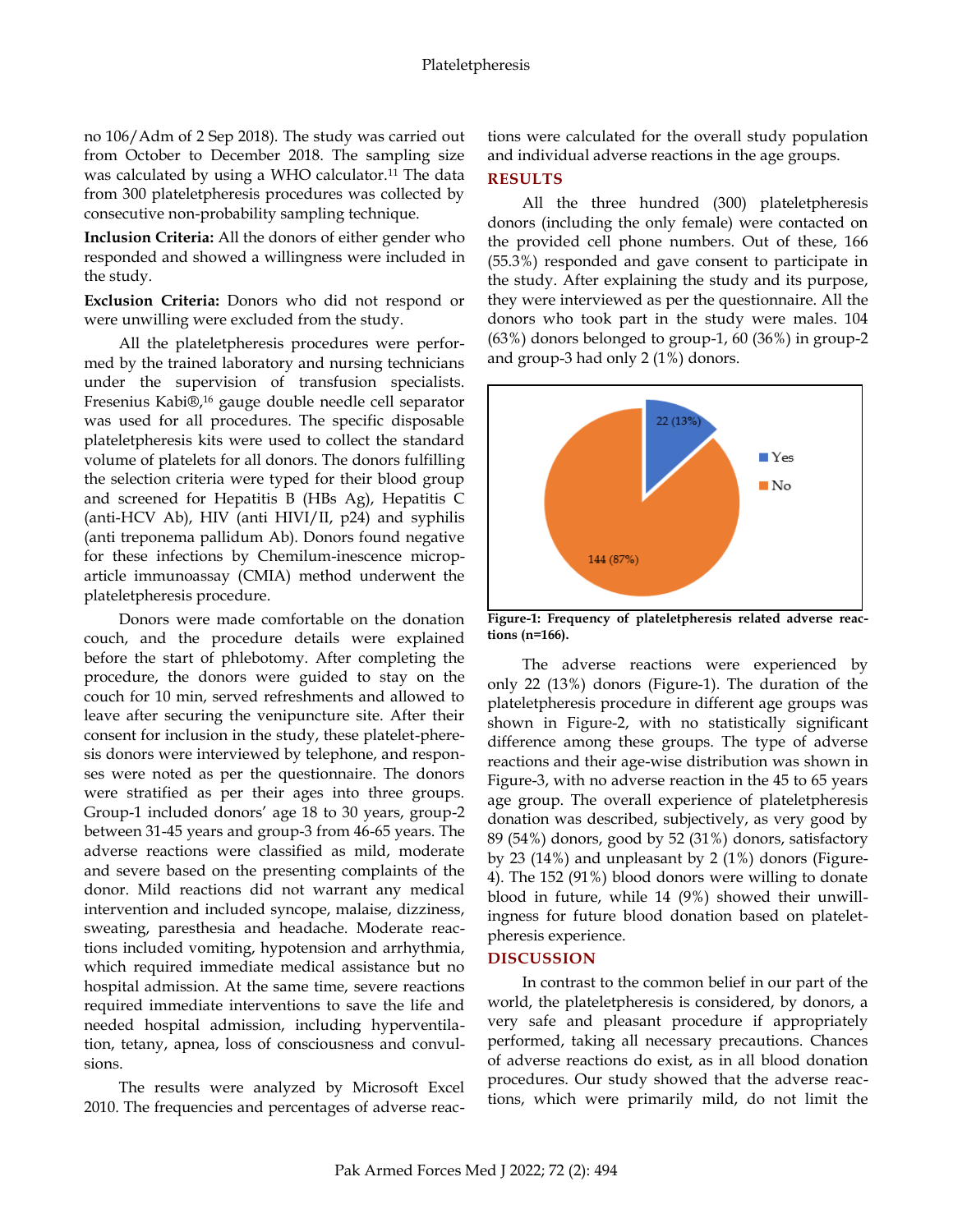donors from future blood donations as most donors were willing to enter the regular donors' pool. 100



**Figure-2: Duration of plateletpheresis donation time in different age groups (n=166).**



**Figure-3: Frequency of different types of adverse reactions of plateletpheresis procedure (n=166).**



**Figure-4: Overall experience of plateletpheresis donors (n=166).**

The requirements for platelet transfusion are on the rise due to the availability of more aggressive chemotherapeutic agents and outbreaks of viral infections like dengue fever in our part of the world.11,12 Single donor platelet (plateletpheresis) units, though costly, have become an essential part of treating various haematological and non-haematological conditions resulting from or associated with thrombocytopenia.13,14 Although reasonably safe, the apheresis procedure is also

relatively cumbersome for donors.15,16 In our present study, we collected the data from the platelet-pheresis donors to record their experiences and to know the donor's perspective regarding the time in donation procedure, vasovagal reactions, vascular injuries, citrate toxicity, pain at the venipuncture site, allergic reactions, willingness for future blood donation and overall experience of plateletpheresis.

In our study, 22 out of 166 (all male) plateletpheresis donors (13%) developed adverse reactions. We also classified the adverse reactions according to three age groups. The findings of our study are similar to the study by Amanat *et al,* in which all the donors were males. 6 donors (3%) had adverse reactions, out of which 3 (1.5%) had mild reactions, 2 (1%) moderate reactions, and 1 (0.5%) developed hematoma. None had severe or life-threatening reactions as in our study.<sup>17</sup>

However, the results of our study are different from the study conducted by Philip *et al,* who reported 85 adverse reactions in 3,120 plateletpheresis procedures, i.e. with the frequency of only 2.7%. The frequency of vascular injury, citrate toxicity and vasovagal reactions in plateletpheresis was 1.6% (52/3,120), 0.96% (30/3,120), and 0.096% (03/3,120) respectively. All of these reported adverse reactions were of mild intensity.<sup>18</sup> Our study showed that the mild to moderate vasovagal reactions are the most frequent adverse reactions that developed in 2.9% (3/104) and 1.9% (2/104) of blood donors in the 18 to 45 years age group and after the procedure, respectively. In the 31-45 years age group, the frequency of vasovagal reactions was higher (5%) but similar (1.7%) after the procedure. The blood donors aged 46 to 65 years had no vasovagal reactions at all, maybe due to fewer donors in this group.

Our results regarding vasovagal reactions are in concurrence with a study conducted by Crocco *et al,* using a special, pre-arranged form within the quality system. In their study, vasovagal reactions, mostly of mild intensity, were the most commonly observed adverse reactions, with a frequency of 0.20% (487/ 240,596), although it included whole blood donations.<sup>19</sup> The frequency of the vasovagal reactions varied according to the different types of donation, being 0.19% (346/183,855) for homologous whole blood donations, 0.24% (16/6,669) for autologous whole blood donations, 0.16% (63/38,647) for plasmapheresis, 0.68% (18/ 2,641) for plateletpheresis and 0.49 (43/ 8,784) for multi -component donations. Citrate toxicity was reported in